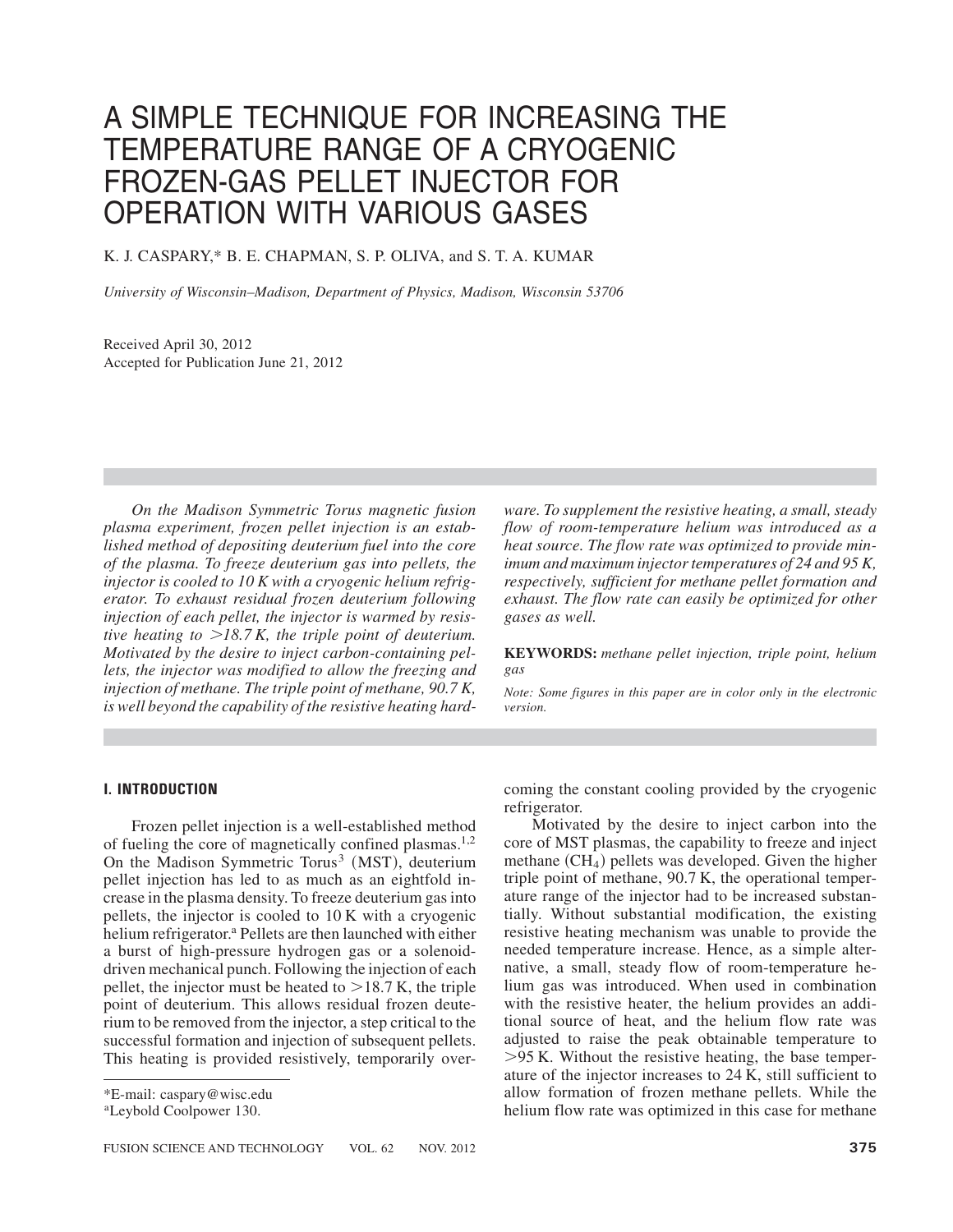pellet formation, the flow rate can easily be adjusted for other target gases and triple points.

In what follows, we describe in more detail the means by which deuterium pellets are formed, and we describe the means by which residual pellet material is removed after each pellet is injected. We then discuss the instrumental modification required for methane pellets, and we show an example of carbon deposition in the plasma core due to methane pellet injection.

## **II. PELLET INJECTION**

The pellet injector on MST utilizes the pipe gun technique, wherein pellets are formed inside cryogenically cooled barrels and then launched with a mechanical punch or burst of high-pressure hydrogen gas at 1200 psi  $(8.3 \text{ MPa})$   $(\text{Ref. 4})$ . To allow the barrels to reach a very low temperature, the barrels are housed inside a small vacuum chamber, referred to as the gun box. Figure 1 is a schematic of the gun box for the MST pellet injector.



Fig. 1. Schematic of the pellet injector barrel housing (gun box) including the newly added helium supply and needle valve. Barrel heater wire (not shown) is attached to the copper block assembly, which connects the cold head to the barrels. Temperatures are monitored at this block as well as locally on each barrel.

Two of the stainless steel injector barrels are shown. Each barrel is connected to a copper block assembly that is in turn attached to the cold head of the cryogenic refrigerator. The refrigerator runs continuously, providing a steady cooling power of  $\sim$ 15 W for operation at low temperature. Attached to one side of the gun box is a small  $(60 \ell/s)$  turbomolecular pump, which under normal operation sustains a pressure  $\leq 1$  mTorr (0.13 Pa). The vacuum provided by this pump minimizes convective and conductive heat transfer between the roomtemperature gun box and the barrels and prevents the condensation of atmospheric gases on the supercooled surfaces.

#### **II.A. Deuterium Pellets**

To form deuterium pellets, deuterium gas is slowly introduced to the barrels, and the gas freezes in the small region where the cooled copper block is connected to the barrels. The size of the freezing zone is determined by the placement of metal braid heat shorts connected to the room-temperature gun box chamber. The 10 K freezing zone is a result of the equilibrium between the refrigerator cooling and the small ambient heat provided to the thermal load via radiation and conduction from the gun box chamber. After formation, the pellets are propelled through the barrels toward the MST experiment. Once the pellets have been expelled, the barrels are cleared of any remaining frozen deuterium by pumping simultaneously on one end of the barrels and resistively heating them above the triple point of deuterium. Comprised simply of a  $25-\Omega$  resistance attached to the copper block, the resistive heater provides a heating power of  $\sim$ 23 W and is capable of increasing the barrel temperature to a maximum  $<$ 40 K, as shown in the  $<$ 1 mTorr case of Fig. 2a, which illustrates the temporal evolution of the barrel temperature during heating.

The complex details of the dynamic thermal equilibrium in the gun box are beyond the scope of this paper, as a detailed understanding would require significant diagnostic improvements, e.g., an array of internal temperature measurements; however, some commentary is possible. The specific heat of copper increases with temperature, which results in a decrease in the rate at which the temperature increases; however, this does not explain the asymptotic behavior of the temperature in Fig. 2a. To achieve a temperature maximum as shown, the net heating power to the copper must also vary with the temperature, ultimately approaching equilibrium. Important to this equilibrium are the coupling efficiencies of both the barrel heaters and the cryogenic refrigerator, and all of the mechanisms by which heat can be gained or lost by the copper, including radiation.

#### **II.B. Methane Pellets**

To allow the formation and launch of multiple, successive methane pellets, the barrel temperature needs to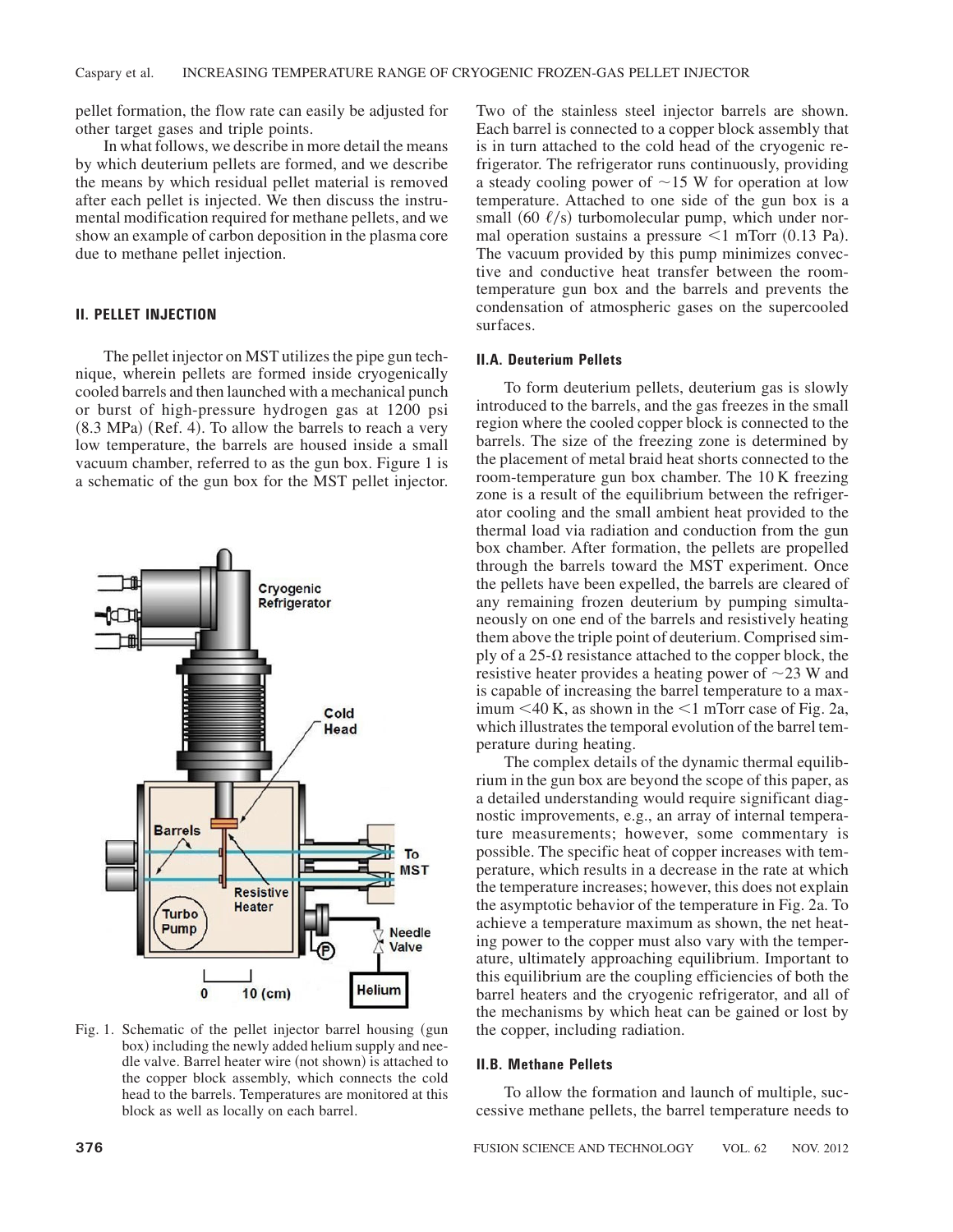

Fig. 2. Temporal evolution of barrel temperature  $(a)$  at various helium pressures before  $(t < 0)$  and after  $(t > 0)$  the barrel heaters are activated and (b) during a cycle of pellet formation and exhaust. Pressure  $\leq 1$  mTorr is below the measurement threshold for the Convectron gauge and refers to operation without helium flow, suitable for deuterium pellet formation. Pressures have been recalibrated for helium.

be raised to  $>90.7$  K following each pellet launch, significantly above the temperature required for deuterium pellets. This proved to be beyond the present capability of the resistive heating hardware. Hence, a small, steady flow of room-temperature, high-purity helium was introduced into the gun box through an adjustable needle valve, $\bar{b}$ illustrated in Fig. 1. The pressure upstream of the needle valve was maintained at 50 psi  $(345 \text{ kPa})$ . Utilization of high-purity helium prevents contamination of the gun box by trace impurity gases, and helium will not freeze on the supercooled injector surfaces. The impact of different helium flow rates on the injector base temperature is illustrated in Fig. 2a.

The gun box pressure, measured with a Convectron gauge near the helium inlet port  $(Fig. 1)$ , is used as a rough proxy for the helium flow rate. Prior to  $t = 0$  in Fig. 2a, the time at which the barrel heater is activated,

the barrel temperature reflects the change in the thermal equilibrium provided by the added helium flow. As the gun box pressure increases to  $30 \text{ mTorr} (4.0 \text{ Pa})$ , the base temperature rises from 10 to 24 K, still sufficiently below the triple point of methane for pellet freezing. At low pressure, the mean free path of the helium atoms is comparable to the dimensions of the gun box  $(\sim 0.1 \text{ m})$ . In this low-collisionality regime, the heat transferred to the copper block assembly is proportional to the pressure and the temperature difference between the copper block assembly and the gun box walls.<sup>5</sup> The primary source of heat is room-temperature helium atoms impacting the copper directly. As pressure increases, the mean free path decreases, and a more collisional regime is approached where the heating power is governed by the thermal conductivity of the gas and the temperature difference. After the barrel heater is activated, the barrel temperature increases, approaching a maximum value.

By testing a range of pressures, we determined the maximum attainable barrel temperatures. For the low pressures of  $\leq 1$  mTorr and 13 mTorr, the peak barrel temperature stabilized at values well below the minimum of 90.7 K required for methane pellet exhaust. For the higher pressures of  $26$  mTorr  $(3.5 \text{ Pa})$  and  $30$  mTorr  $(4.0 \text{ Pa})$ , the required 90.7 K was achieved, and the highest pressure yielded the fastest temperature rise. For cryogenic systems other than that described here, the helium flow rate required for a given elevated temperature may differ depending on specifics such as chamber pumping speed and volume and the detailed balance of cooling and heating.

Similar results can be obtained with a static helium fill, but given the finite leak rate of the gun box, the dynamic fill results in a more stable pressure over the course of an MST run day. The continuous pumping also prevents the accumulation of atmospheric impurities in the gun box, which would eventually condense on cold surfaces and interfere with injector operation. Furthermore, the dynamically achieved pressure can be controlled with a single knob and can be adjusted higher or lower at will. Adjustment to a higher pressure with a static fill would be simple, of course, but any subsequent reduction in pressure would require pump out.

The barrel temperature range for which methane pellets form reliably is 70 to 75 K. Hence, for the injection of successive methane pellets, the injector temperature must cycle from  $\langle 75 \text{ K} \times 90.7 \text{ K} \rangle$ . Starting with the data from Fig. 2a, the optimal operating helium pressure was chosen to minimize the overall temperature cycle time. The temporal evolution of the barrel temperature during a pellet injection cycle is shown in Fig. 2b for the two highest pressures in Fig. 2a. The time evolution starts immediately after pellet residue is exhausted at high temperature. While barrel cooling requires less time at  $26$  mTorr  $(3.5 \text{ Pa})$ , barrel reheating requires a substan-<sup>b</sup>Nupro/Swagelok SS-4BMG-VCR. thirdly longer time. By choosing a helium pressure of